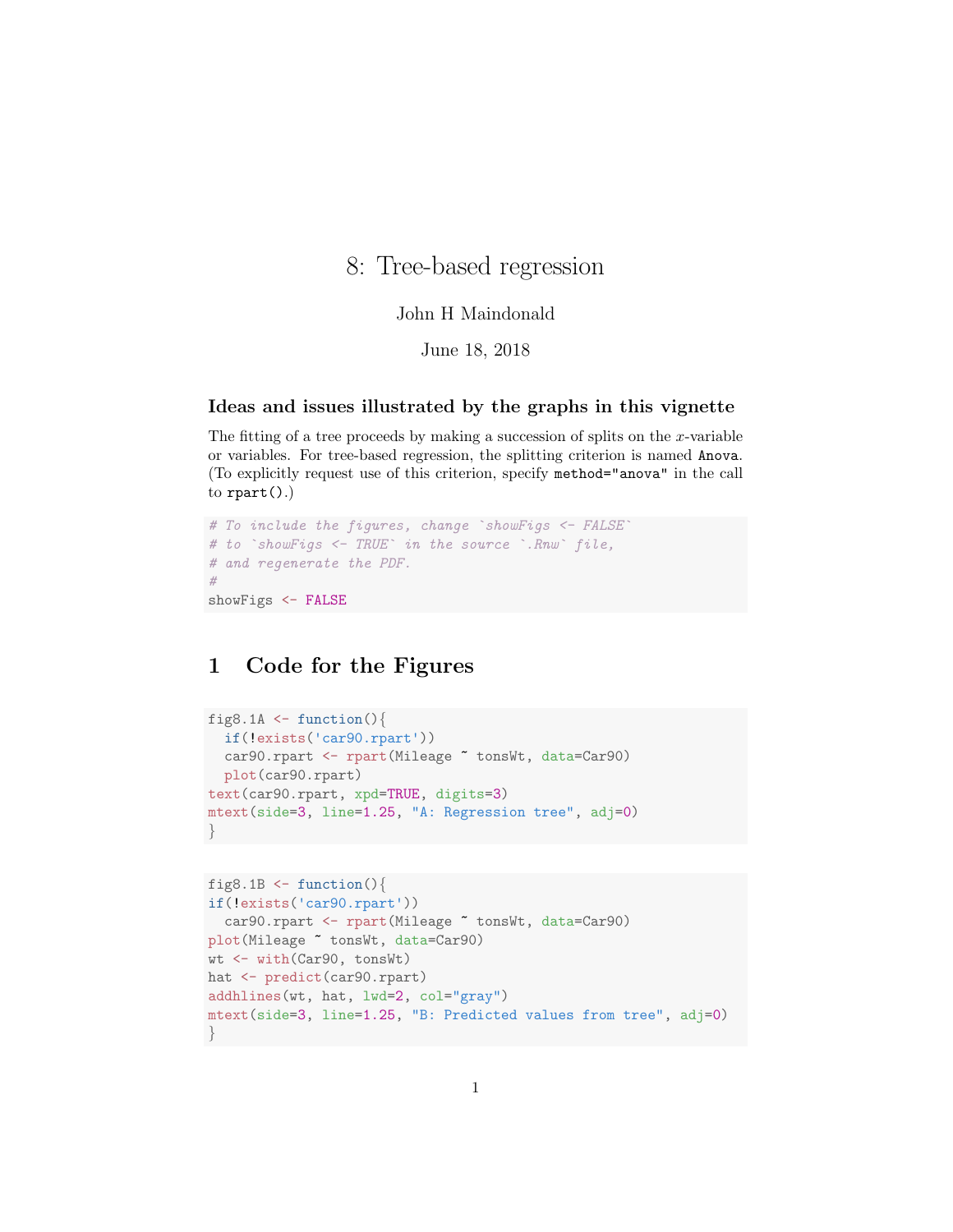```
fig8.2 <- function(){
BSS <- bssBYcut(tonsWt, Mileage, Car90)
with(BSS, plot(xOrd, bss, xlab="Cutpoint",
               ylab="Between groups sum of squares"))
abline(v=1.218, lty=2)
}
```

```
fig8.3A \leftarrow function(){
opar \leq par(mar=c(4,4,2.6,1.6))
if(!exists('car90x.rpart'))
  car90x.rpart <- rpart(Mileage ~ tonsWt, data=Car90,
                         minbucket=5, minsplit=10,
                         cp=0.001)
plot(car90x.rpart, uniform=TRUE)
text(car90x.rpart, digits=3, xpd=TRUE)
mtext(side=3, line=0.75, "A: Decision tree", adj=0)
par(opar)
}
```

```
opar <- par(mar=c(4,4,2.6,1.6))
fig8.3B \leftarrow function(){
if(!exists('car90x.rpart'))
  car90x.rpart <- rpart(Mileage ~ tonsWt, data=Car90,
                         minbucket=5, minsplit=10,
                         cp=0.001)
plot(Mileage ~ tonsWt, data=Car90)
hat <- predict(car90x.rpart)
wt <- with(Car90, tonsWt)
addhlines(wt, hat, lwd=2, col="gray")
mtext(side=3, line=0.75, "B: Mileage vs tonsWt", adj=0)
par(opar)
}
```

```
fig8.4 \leftarrow function(){
if(!exists('car90x.rpart'))
  car90x.rpart <- rpart(Mileage ~ tonsWt, data=Car90,
                          minbucket=5, minsplit=10,
                          cp=0.001)
plotcp(car90x.rpart)
}
```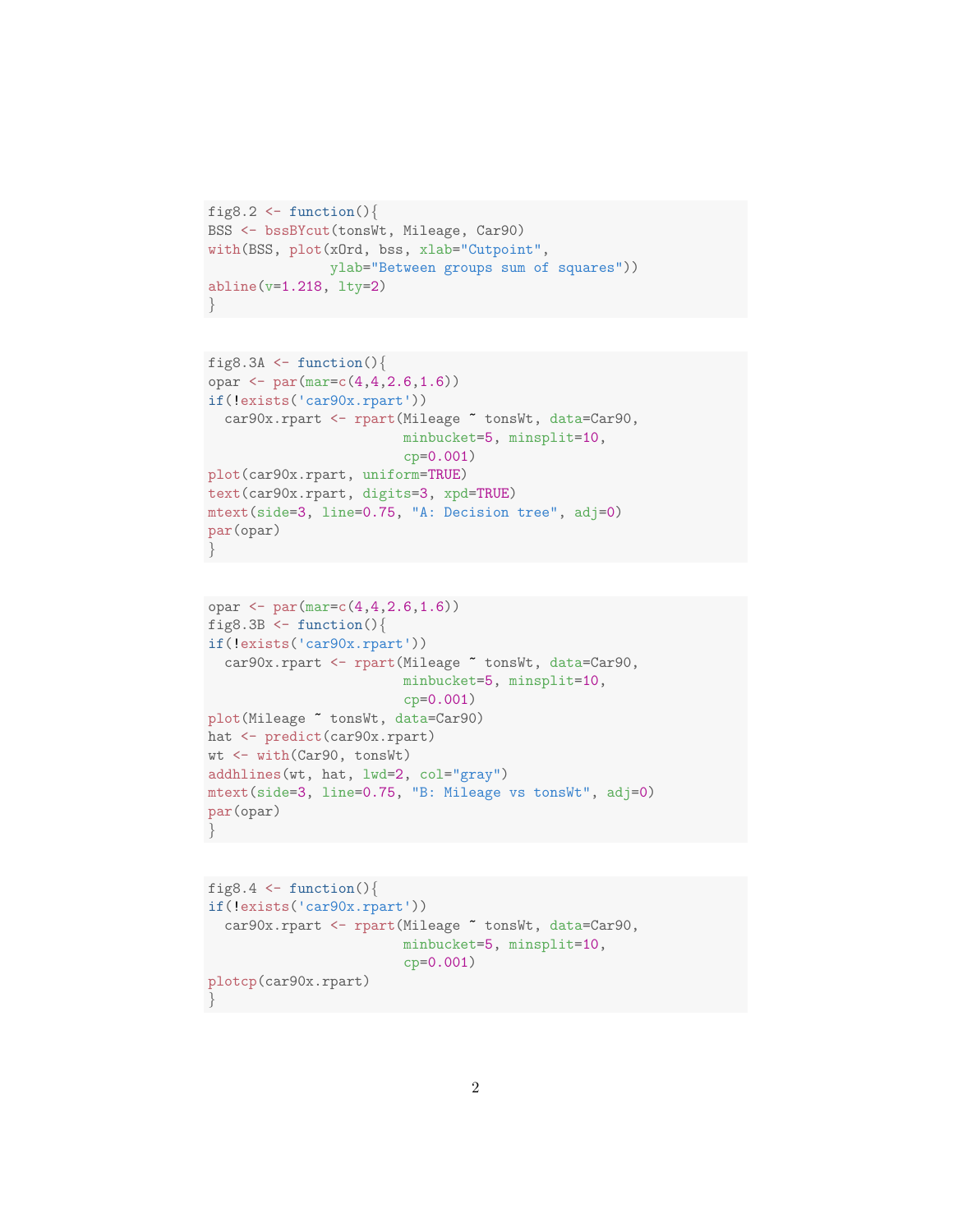```
fig8.5 \le function(){
if(!exists('car90.rf'))
  car90.rf <- randomForest(Mileage "tonsWt,
                          data=Car90)
plot(Mileage ~ tonsWt, data=Car90, type="n")
with(Car90, points(Mileage ~ tonsWt, cex=0.8))
hat <- predict(car90.rf)
with(Car90, points(hat ~ tonsWt, pch="-"))
}
```

```
fig8.6 \leftarrow function(){
ran <- range(errsmat)
at \le round(ran+c(0.02,-0.02)*diff(ran),2)
lis <- list(limits=ran, at=at, labels=format(at, digits=2))
lims=list(lis,lis,lis,lis,lis,lis)
library(lattice)
splom(errsmat,
      pscales=lims,
      par.settings=simpleTheme(cex=0.75),
      col=adjustcolor("black", alpha=0.5),
      panel = function(x, y, ...){lpoints(x,y,...)
      panel.abline(0,1,col="gray")}
)
}
```
### 2 Show the Figures

```
pkgs <- c("rpart","mgcv","randomForest","gamclass")
z <- sapply(pkgs, require, character.only=TRUE, warn.conflicts=FALSE)
if(any(!z)){
  notAvail <- paste(names(z)[!z], collapse=", ")
  print(paste("The following packages should be installed:", notAvail))
}
```

```
if(!exists('Car90'))
Car90 <- na.omit(car90[, c("Mileage", "Weight")])
## Express weight in metric tonnes
Car90 <- within(Car90, tonsWt <- Weight/2240)
```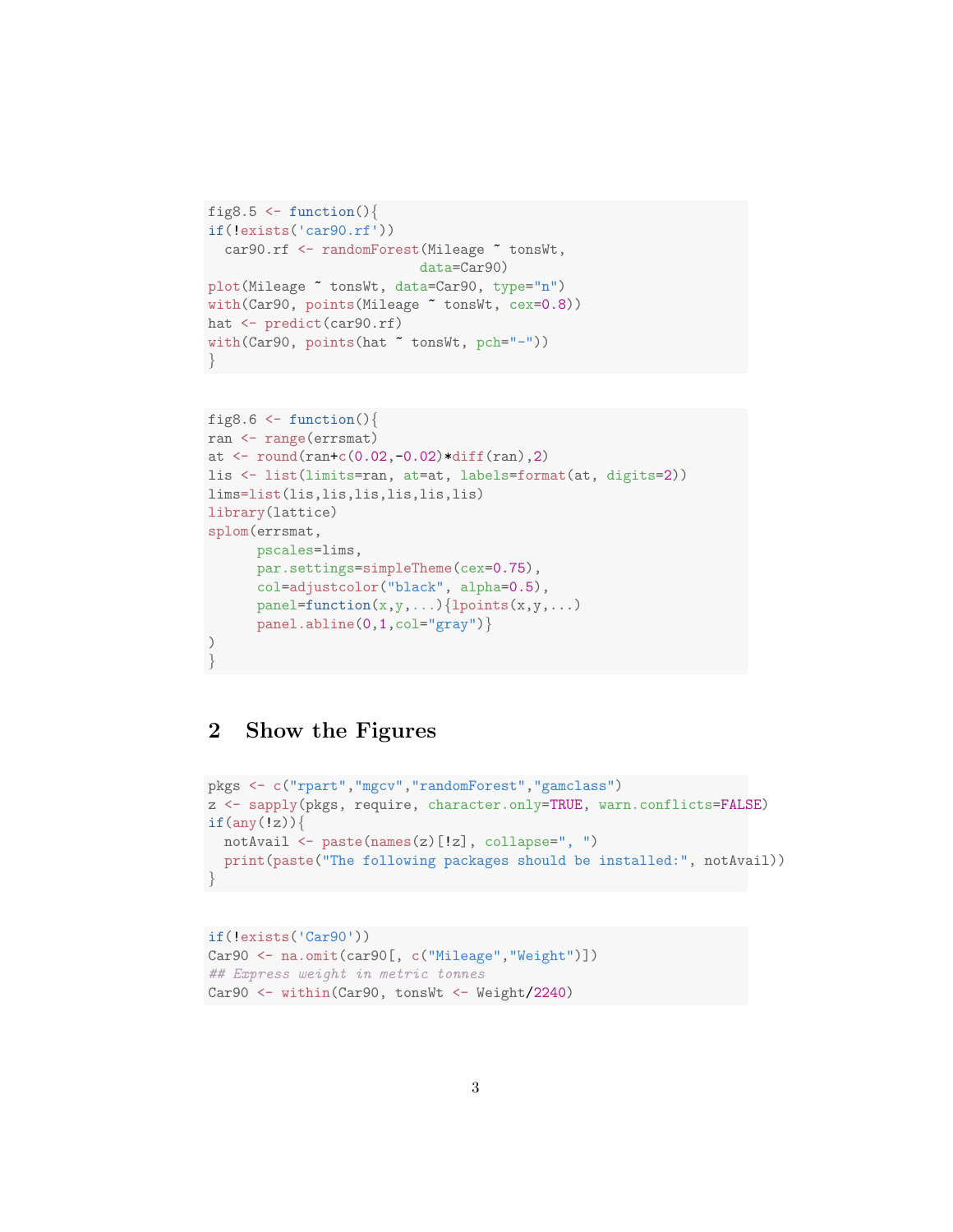```
getmeuse <- function(){
if(require('sp', quietly=TRUE)){
data("meuse", package="sp", envir = environment())
meuse <- within(meuse, {levels(soil) <- c("1","2","2")
                        ffreq <- as.numeric(ffreq)
                        loglead <- log(lead)
                        })
invisible(meuse)
} else if(!exists("meuse"))
 print("Dataset 'meuse' was not found, get from package 'sp'")
}
```

```
cfRF <- function(nrep=50){
form1 \leftarrow \sim dist + elev + soil + ffreq
form3 \leftarrow \sim s(dist, k=3) + s(elev,k=3) + soil +ffreq
form3x <- \degree s(dist, k=3) + s(elev,k=3) + s(x, k=3) + soil+ffreq
form8x <- \tilde{ } s(dist, k=8) + s(elev,k=8) + s(x, k=8) + soil+ffreq
formlist <- list("Hybrid1"=form1, "Hybrid3"=form3,
                  "Hybrid3x"=form3x, "Hybrid8x"=form8x)
\#H ----rfgam-setup---
rfVars <- c("dist", "elev", "soil", "ffreq", "x", "y")
errsmat <- matrix(0, nrep, length(formlist)+2)
dimnames(errsmat)[[2]] <- c(names(formlist), "rfTest", "rf00B")
n <- 95
for(i in 1:nrep){
sub <- sample(1:nrow(meuse), n)
meuseOut <- meuse[-sub,]
meuseIn <- meuse[sub,]
errsmat[i, ] <- gamRF(formlist=formlist, yvar="loglead",
                       rfVars=rfVars,
                       data=meuseIn, newdata=meuseOut,
                       printit=FALSE)
}
invisible(errsmat)
}
```
Figure 1: Regression tree for predicting Mileage given Weight. At each node, observations for which the criterion is satisfied take the branch to the left. Thus at the first node,  $\text{tonsWt} \geq 1.218$  chooses the branch to the left, while tonsWt<1.218 chooses the branch to the right. Panel B plots Mileage versus tonsWt, with fitted values from the rpart model shown as horizontal grey lines.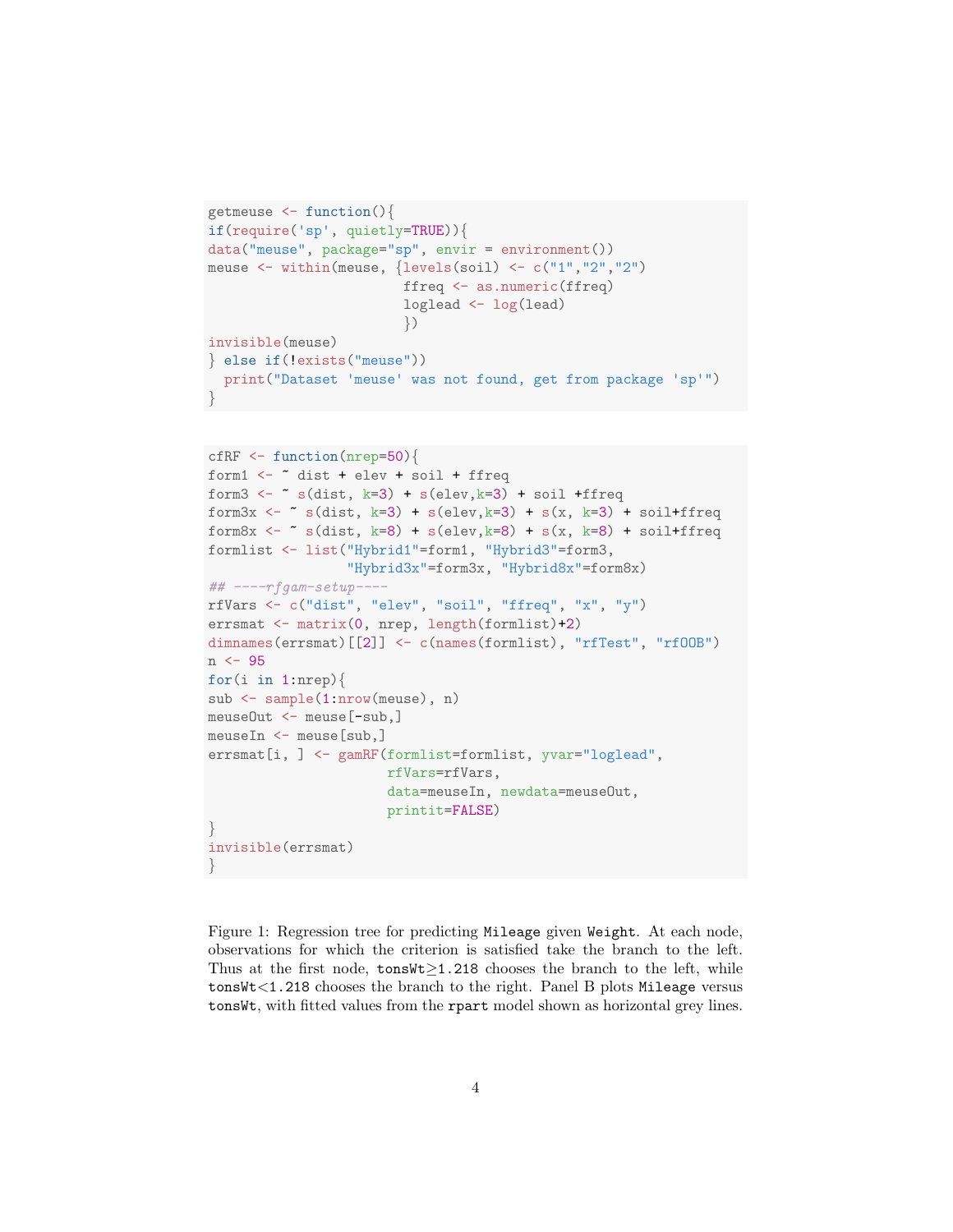Figure 2: Between group sum of squares for Mileage, as a function of the value of tonsWt at which the split is made. The choice  $c = 1.218$  maximizes the between groups sum of squares.

Figure 3: For the decision tree to which these panels relate, the minimum number at each terminal leaf (minbucket) has been reduced (from 10) to 5, the minimum number to allow further splitting (minsplit) has been reduced (from 20) to 10, and the complexity parameter has been reduced to  $cp = 0.001$ .

```
if(exists('errsmat'))nrep <- nrow(errsmat) else {
 nrep <- 25
 errsmat <- cfRF(nrep=nrep)
}
```